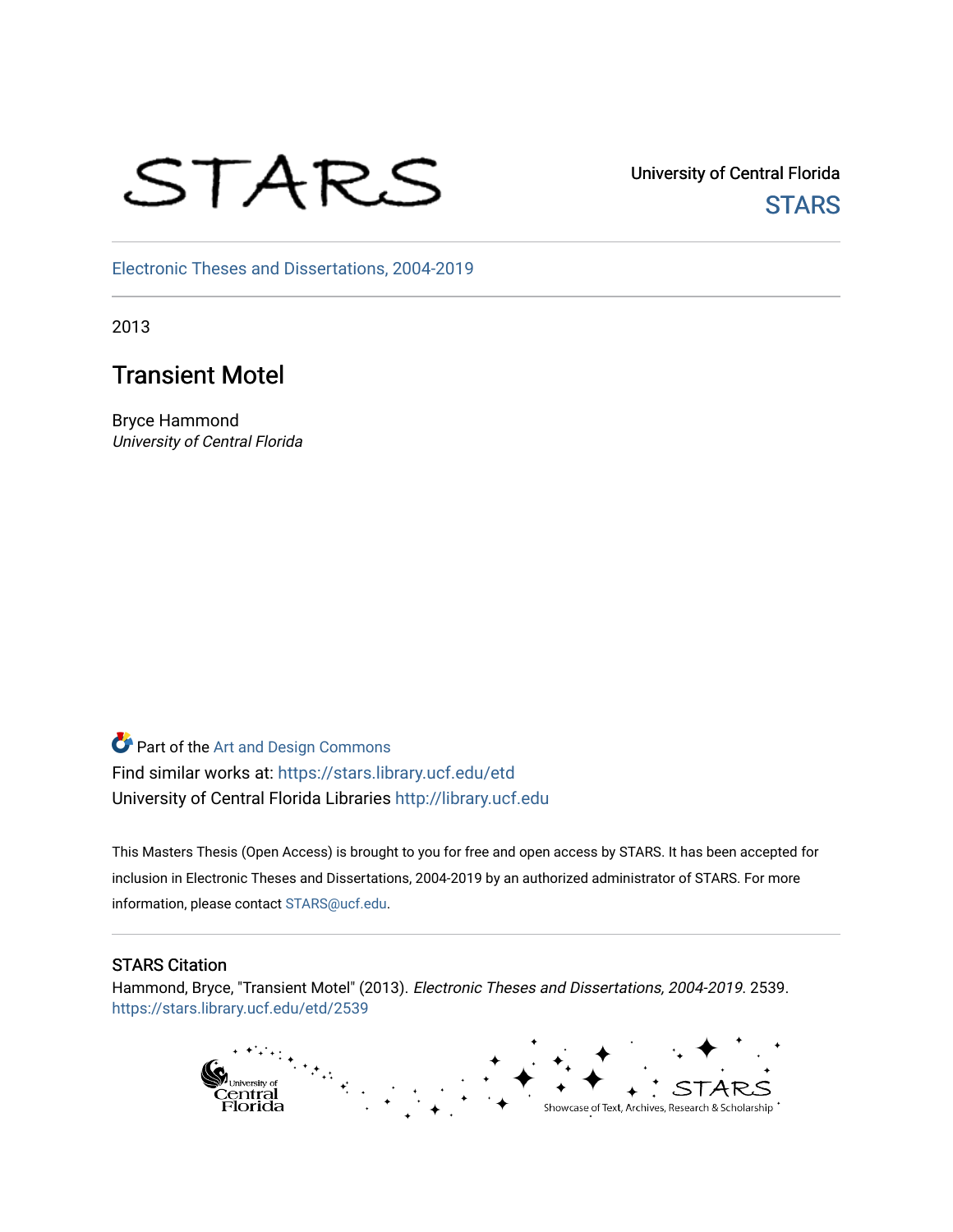## TRANSIENT MOTEL

by BRYCE HAMMOND BA, Furman University, 1992

A thesis submitted in partial fulfillment of the requirements for the degree of Master of Fine Arts in the School of Visual Art and Design in the College of Arts and Humanities at the University of Central Florida Orlando, Florida

> Spring Term 2013

Major Professor: Joo Kim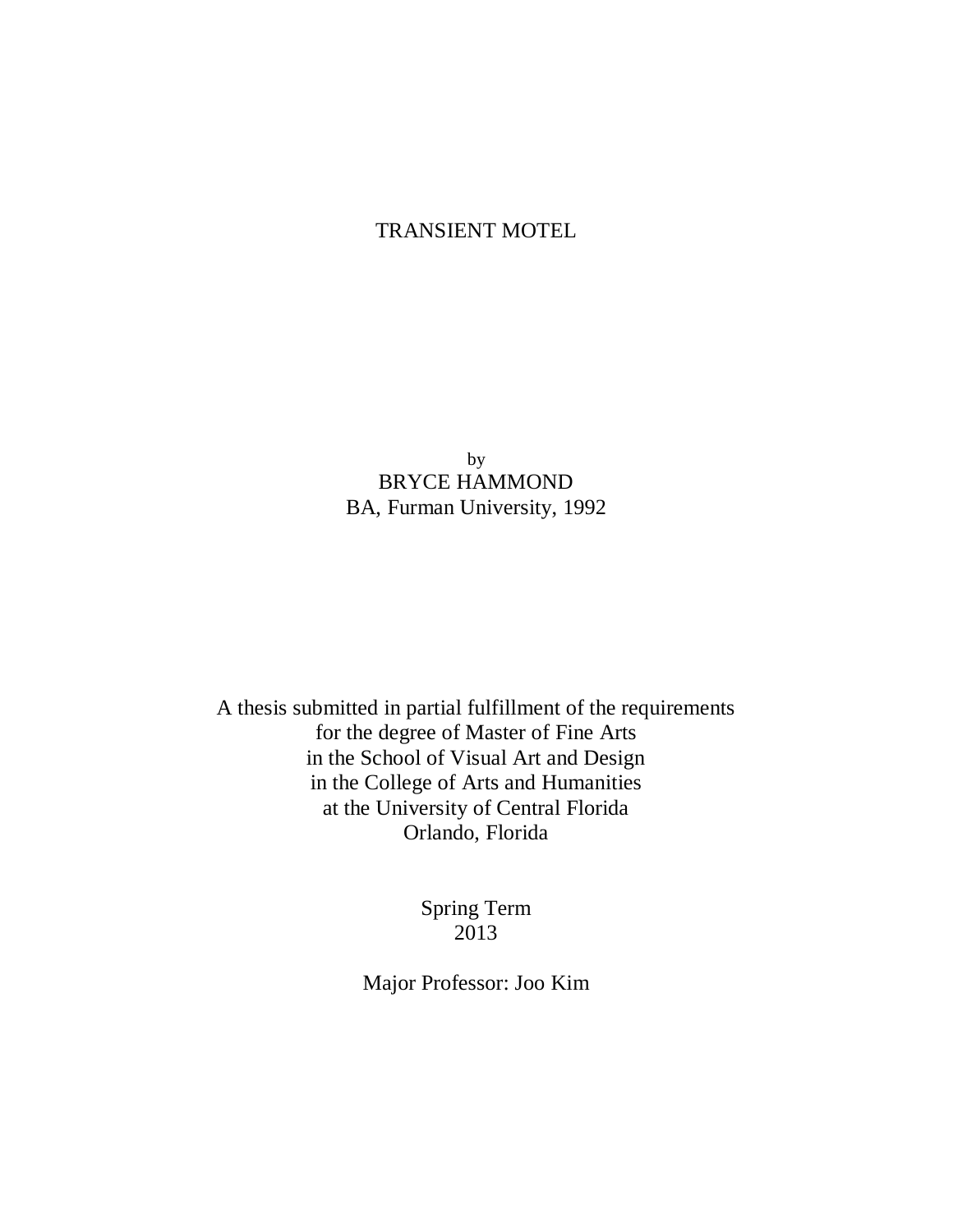## **ABSTRACT**

"Transient Motel" is an exhibition that investigates the interactions of people and physical environments in low-income areas of Daytona Beach, Florida. The purpose of the exhibition is to raise social awareness of low-income communities among the public through visual art.

Interactions between motel guests were documented as first-hand sound recordings of conversations, interviews and other activities. These recordings are projected through speakers within a constructed life-sized replica of the motel rooms in which they were recorded. Found and appropriated furniture and fixtures from the actual rooms are arranged within the replica as objects of art to familiarize the public with conditions of poverty.

During my exhibition, the public is encouraged to participate by entering and exploring the replica of the motel room. The participant experiences authentic objects, sounds and smells of Daytona Beach motel rooms that have been inhabited by victims of transient poverty.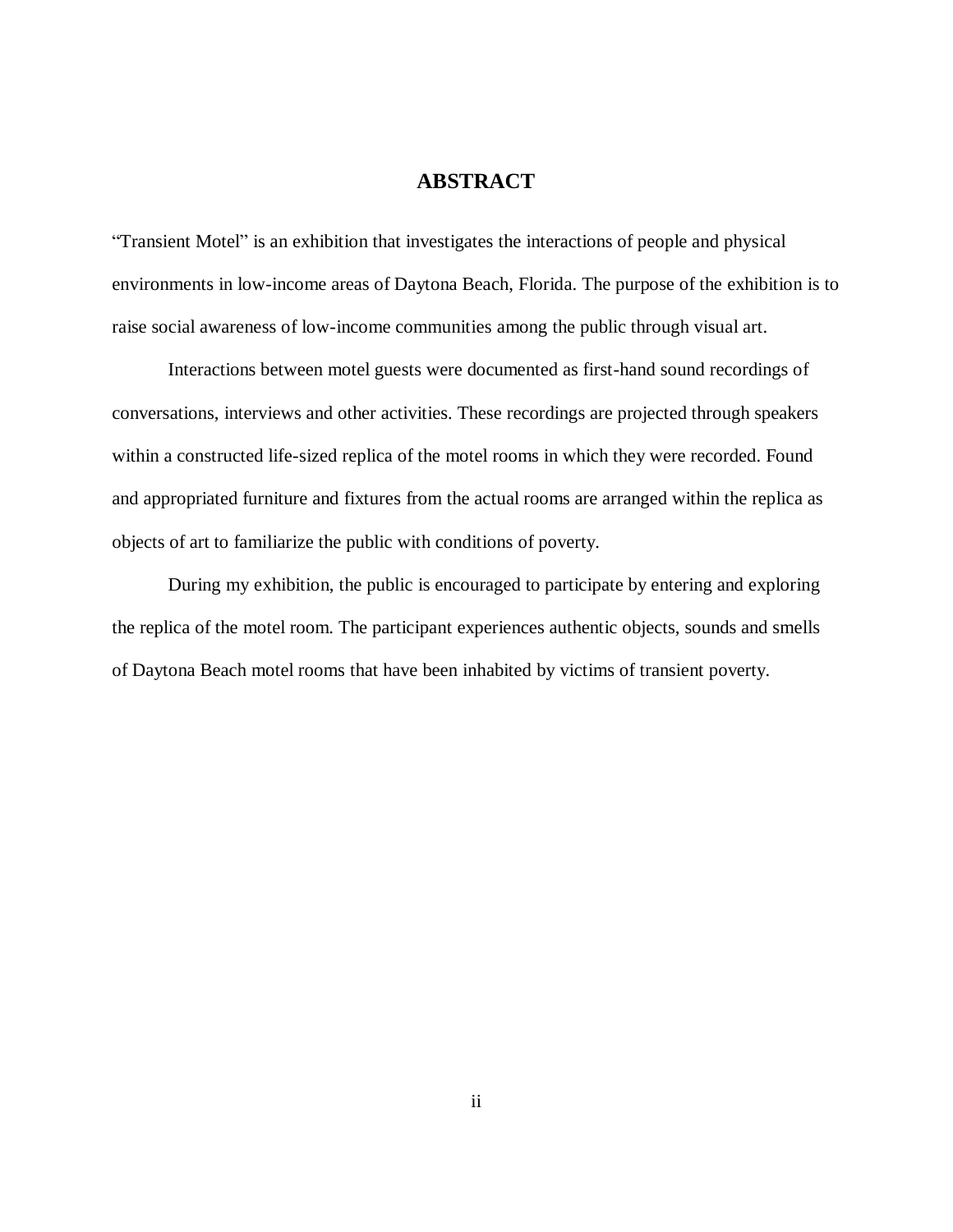For my wife Jana, son Alex and daughter Eden.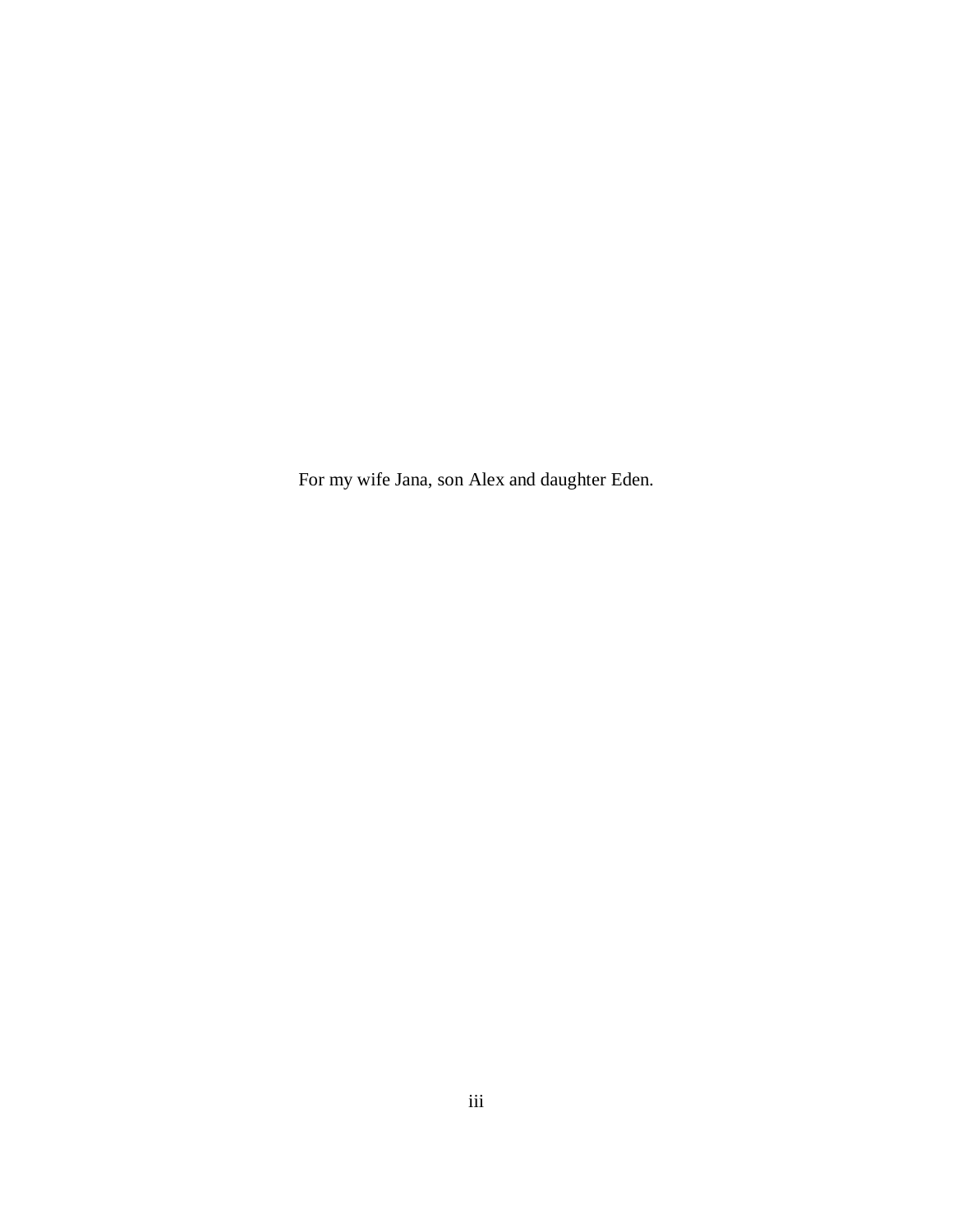# **TABLE OF CONTENTS**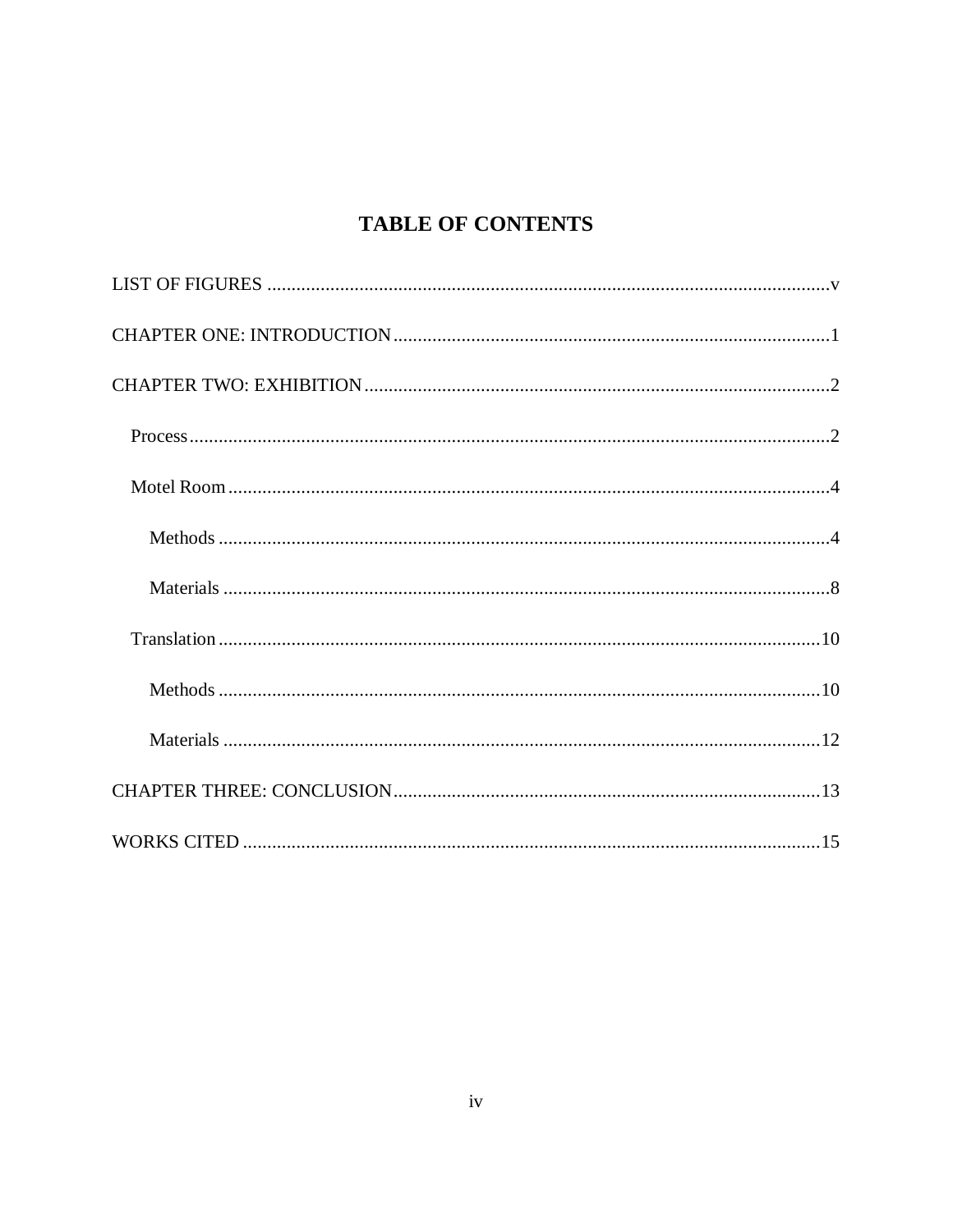# **LIST OF FIGURES**

<span id="page-5-0"></span>

| Figure 4 Economy Motel, Multimedia Collaboration with choreographer Rachael Leonard and   |
|-------------------------------------------------------------------------------------------|
|                                                                                           |
| Figure 5 Projection still from video collaboration with choreographer Rachael Leonard and |
|                                                                                           |
|                                                                                           |
| Figure 7 Bryce Hammond, "Upgrade appropriated" Dresser, Television, Dresser Back,         |
|                                                                                           |
| Figure 8 Bryce Hammond, Motel Room Extraction, discarded latex and acrylic on board,      |
|                                                                                           |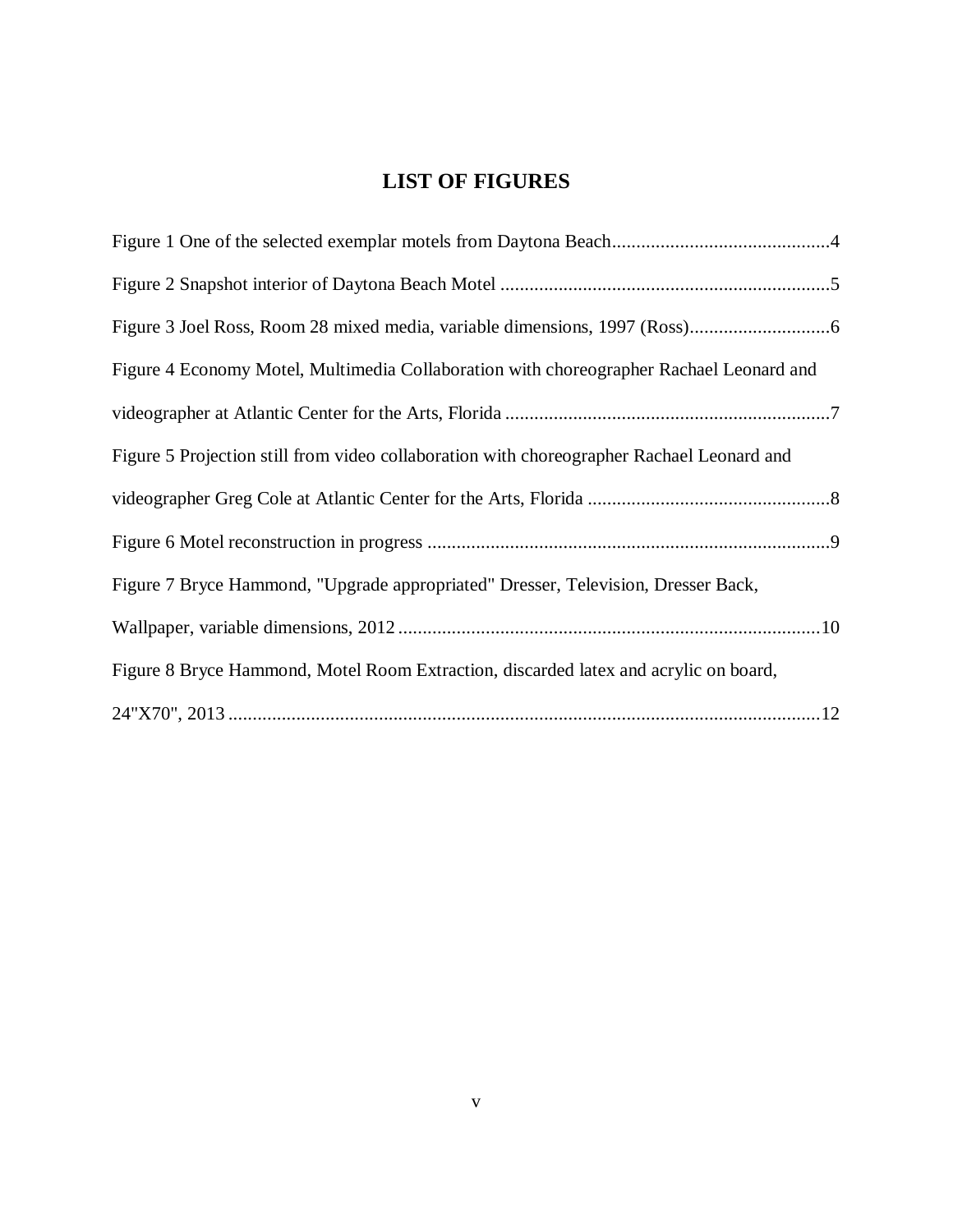### **CHAPTER ONE: INTRODUCTION**

<span id="page-6-0"></span>"Transient Motel" examines a social perspective on low-income communities in tourismdependent Florida, and presents art forms that include installation and paintings.

"Transient Motel" originated as a book that presented photographs of the exteriors of small Daytona Beach motels that offer nightly, weekly and monthly rates. While working on these photographs, I began recording sounds of human interaction in the motel parking lots.

The collection of these recordings and documents culminates in the "Transient Motel" exhibition. The purpose of the exhibition, which is result of lengthy study, is to promote public participation through visual art to improve the social environment for low-income people in tourist areas. This topic is especially relevant to me because I grew up in the neighborhood shared with these low-income motels, and I attended public school with the children who lived in the motels.

Artistic creation can bring changes in our society by conveying messages and creating public awareness. Florida relies on spending and tax contributions from tourism to support locally-owned businesses and individuals that have been seriously affected by the recent economic collapse, especially in low-income communities.

1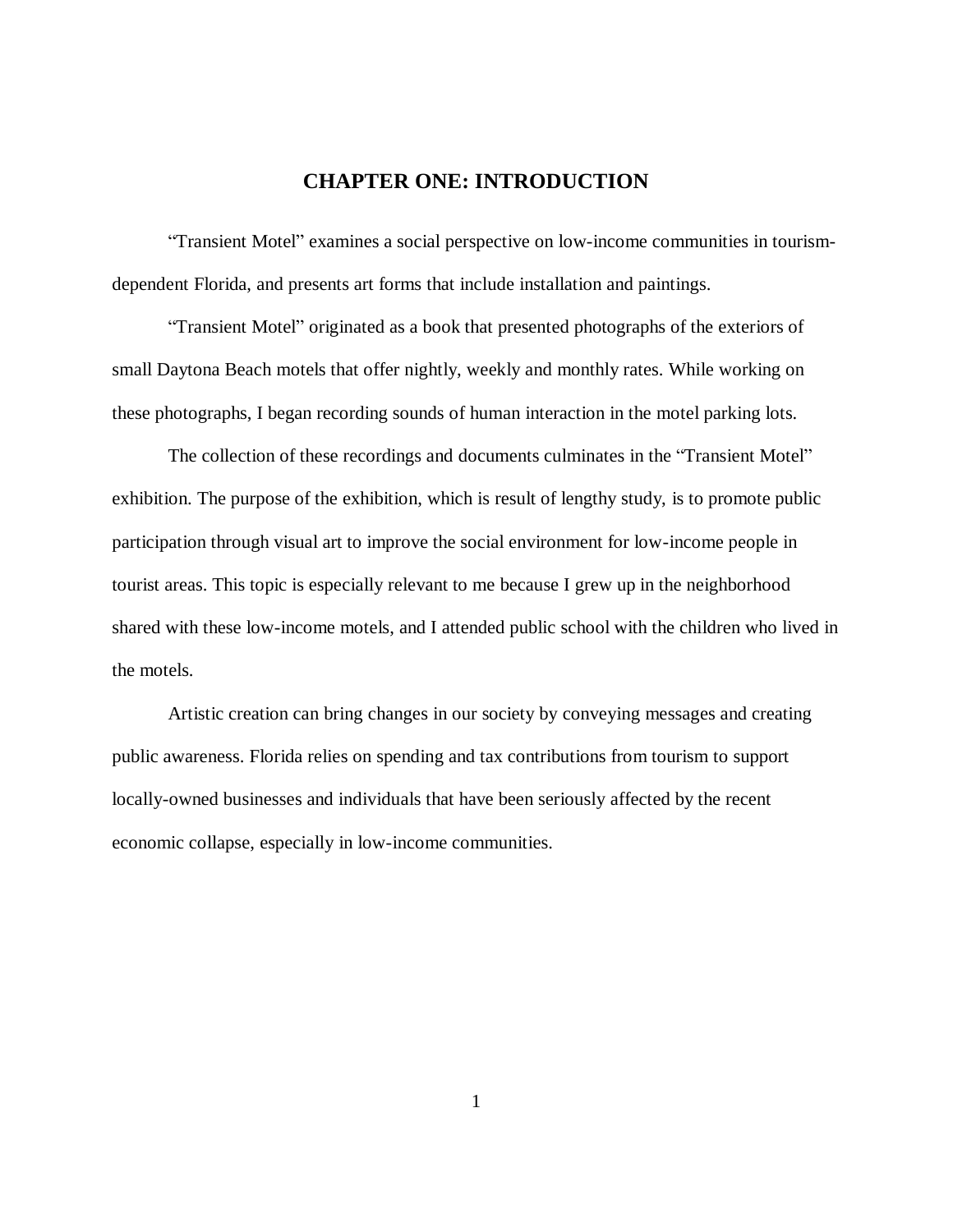## **CHAPTER TWO: EXHIBITION**

<span id="page-7-0"></span>"Transient Motel" is made up of two segments of artifacts. The first is *Motel Room,* a life-sized participatory installation based on a composite of interiors of five decaying motels in Daytona Beach, Florida. The second segment, titled *Translation,* presents a series of paintings that document the exterior of one of the motels in a triptych format. These paintings employ enhanced color saturation and details, overlapped with geometric lines that reconstitute the shapes and form of the *Motel Room* structure.

#### <span id="page-7-1"></span>**Process**

Family-owned economy motels of Daytona Beach, Florida serve as the settings for extensive investigative research for the development of the "Transient Motel" exhibition. Daytona Beach serves as the archetype for other locations with similar traits on a national and even global scale.

Daytona Beach characteristics that relate to other tourist destination, special-event cities include an abundance of small, inexpensive family-owned motels that rent on a daily, weekly and monthly basis; tourism that is partially attributable to the presence of a public beach; a majority of working adults under 40 years of age employed by service (tertiary) industries; a reliance on special events that are promoted through bars, nightclubs, and temporary vendors of beach novelties (Braun & Soskin, 2002).

2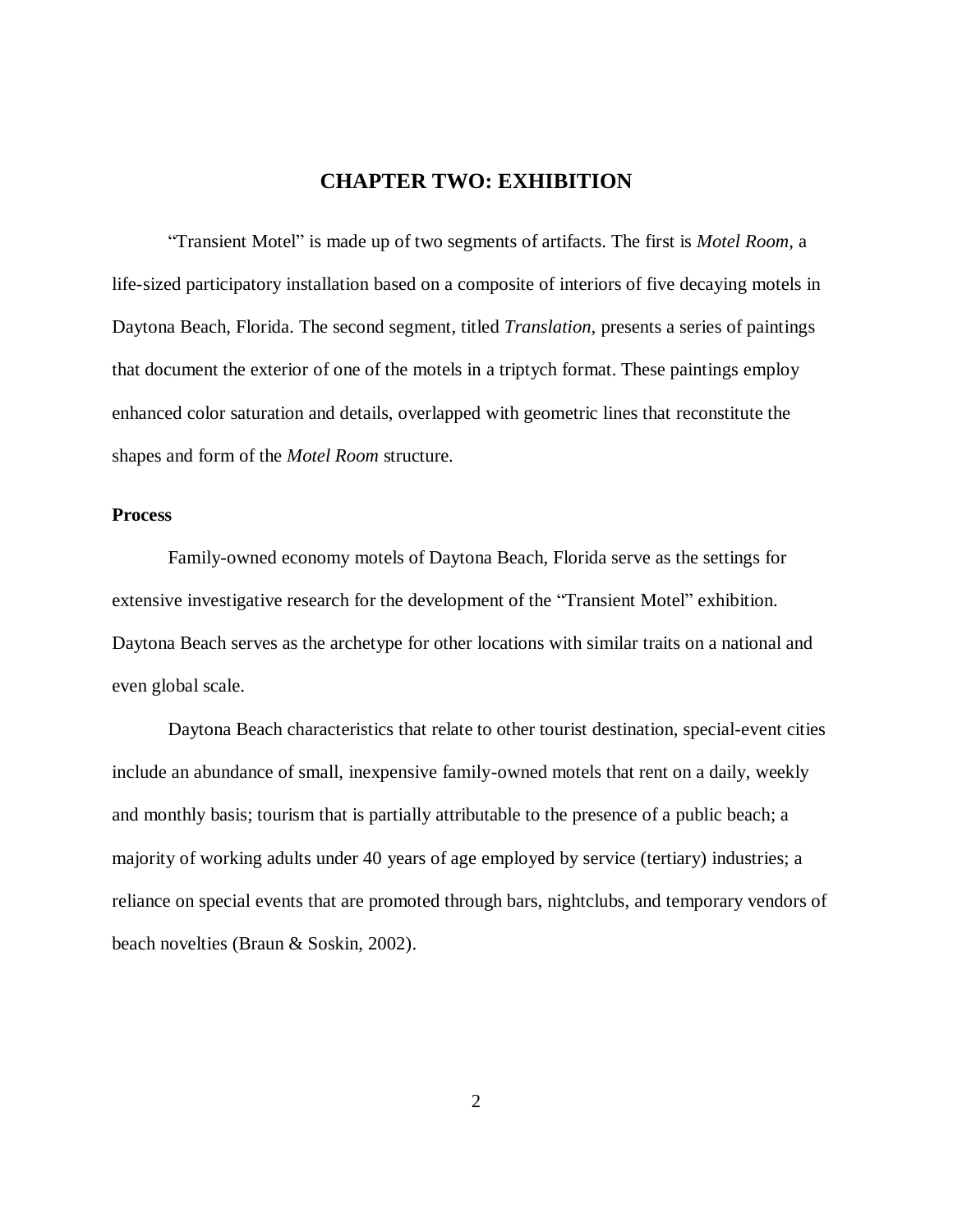My firsthand research of Daytona Beach economy motel culture was conducted as follows: I rented rooms in 11 small motels on route A1A over a span of 26 nights. My purpose was to investigate the poverty culture that permeates these motels, and to document the interactions of the motel guests. These interactions were documented through voyeuristic sound recordings of conversations and activities taking place within the motel rooms as well as through my interviews of the inhabitants. The interiors and exteriors of the motel rooms were documented with photographs, measurements, notes and drawings (The Regents of the University of California, 1997).

The results and recordings collected during the period of my research are transformed into objects of art. These objects include a composite life-sized replica of the interiors of lowincome motel rooms, complete with furniture and fixtures extracted from the rooms and presented by me as readymade art objects. Stated succinctly, they are pre-existing objects that have been chosen by the artist to be placed within an artistic context (Tomkins, 1966).

Daytona Beach has 12 motels on route A1A that are suitable exemplars of transient motel poverty culture and worthy of research. In order to authenticate the artwork and installation for "Transient Motel", my research approach deems it is necessary to stay overnight in a random sampling of these motels, and to temporarily assimilate into that manifestation of poverty culture. While engaging in this Hunter S. Thompson style of journalism, I conducted interviews,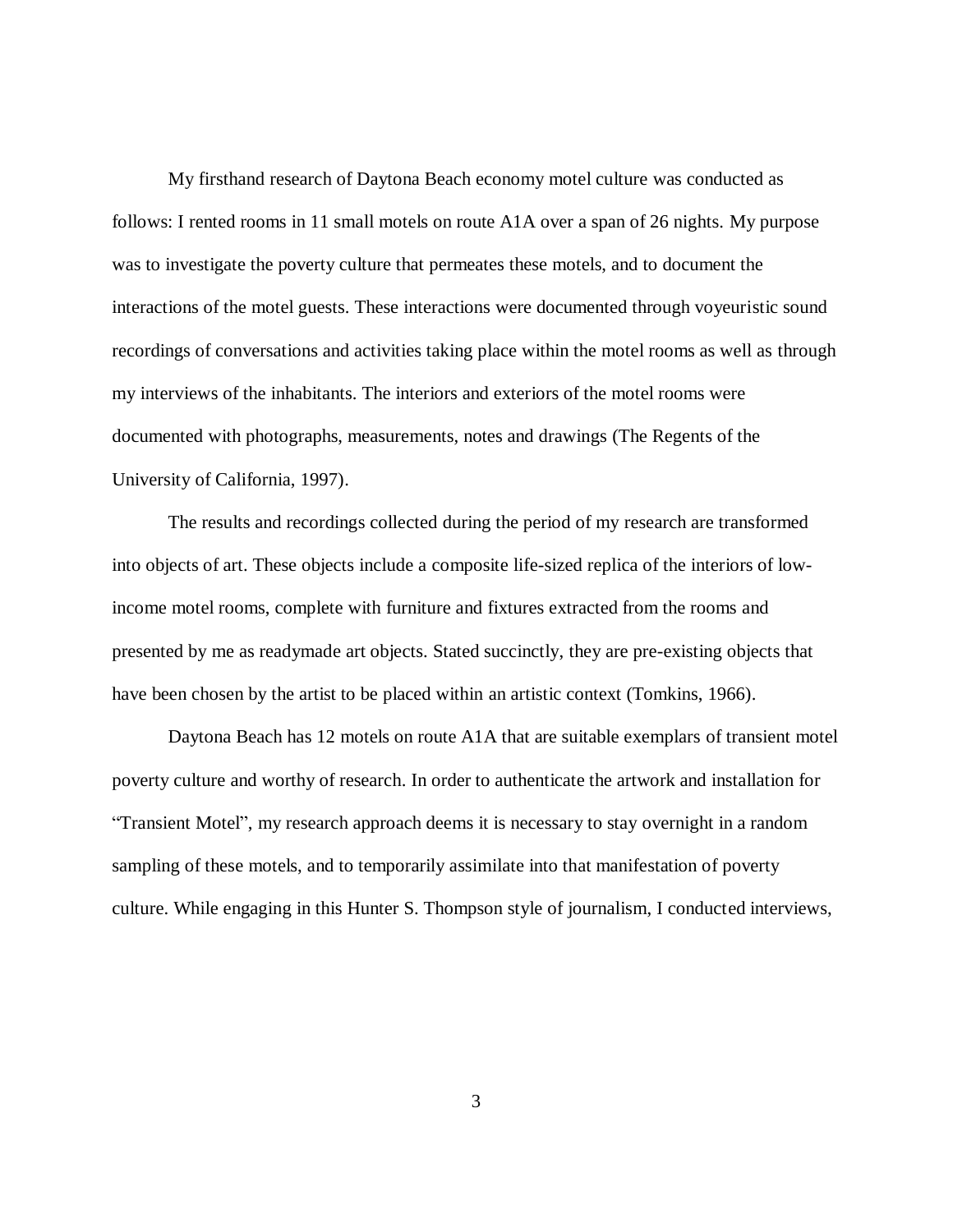documented behavior, appropriated furniture and fixtures, and recorded video and sound (McKeen, 2008).



<span id="page-9-2"></span>Figure 1 One of the selected exemplar motels from Daytona Beach

#### <span id="page-9-1"></span><span id="page-9-0"></span>**Motel Room**

#### **Methods**

#### Structure and Sound

This architectural installation travels to destinations outside of the poverty milieu. At these locations, the *Motel Room* is brought to life through human interaction, structural additions, furniture variations, fixture alterations and artist collaborations.

*Motel Room* was constructed as a life-sized interactive installation to approximate life in a decaying, poverty culture motel. While living in the Daytona Beach motel rooms, I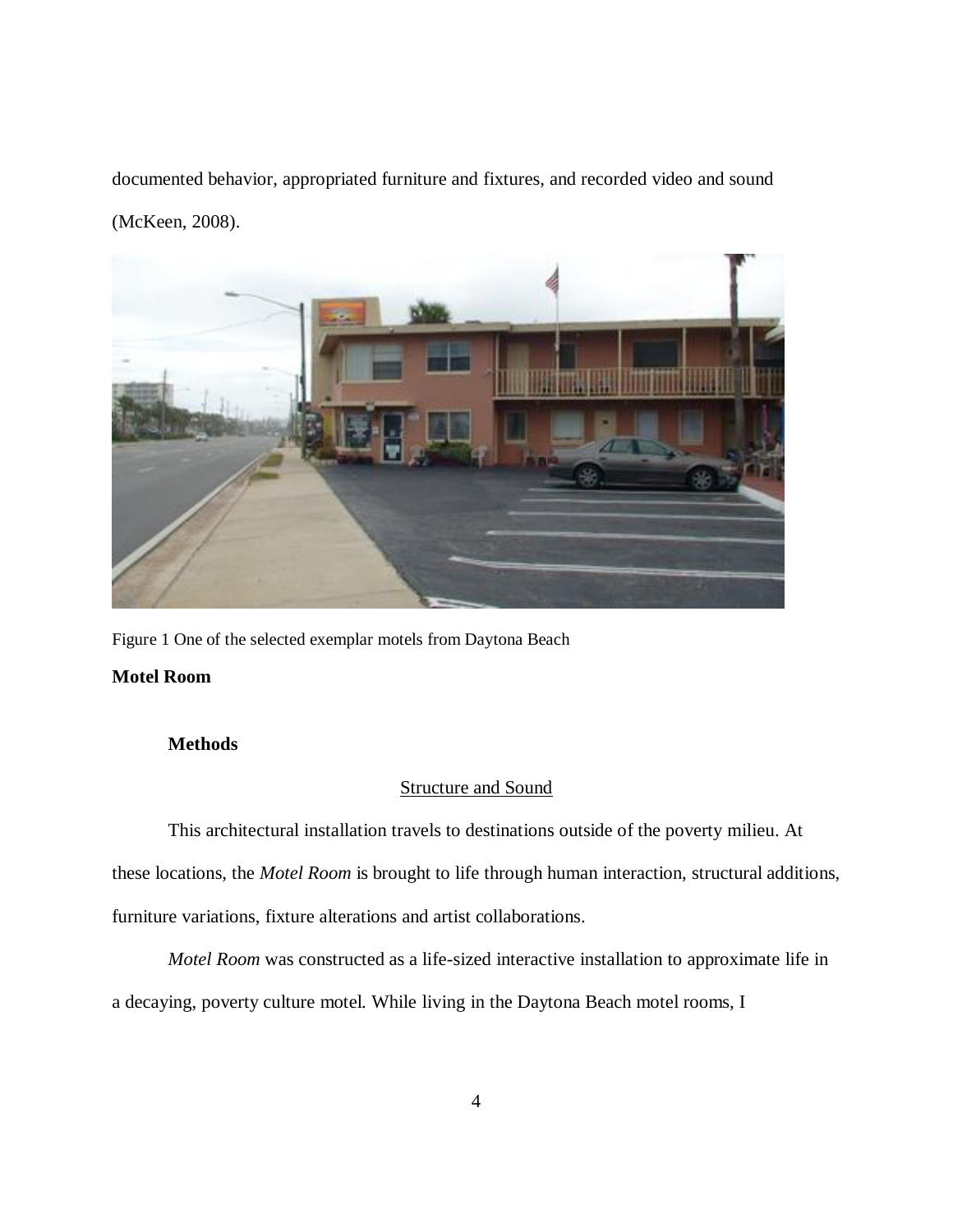documented the interiors through drawings, measurements, snapshots and notes to facilitate the creation of an authentic replica.



Figure 2 Snapshot interior of Daytona Beach Motel

<span id="page-10-0"></span>For this exhibit, a composite of five different motel rooms is used to construct the final life-sized architectural installation. To fill the putative room with authentic structures, I appropriated furniture, fixtures and televisions from the five Daytona Beach motel rooms. These items were replaced with upgraded objects purchased by the artist. I refer to this as "Upgrade Appropriation". This method references artist Joel Ross' 1997 sculpture *Room 28*; for which the artist checked into a motel room with tools and 50 suitcases. He dismantled the room's furniture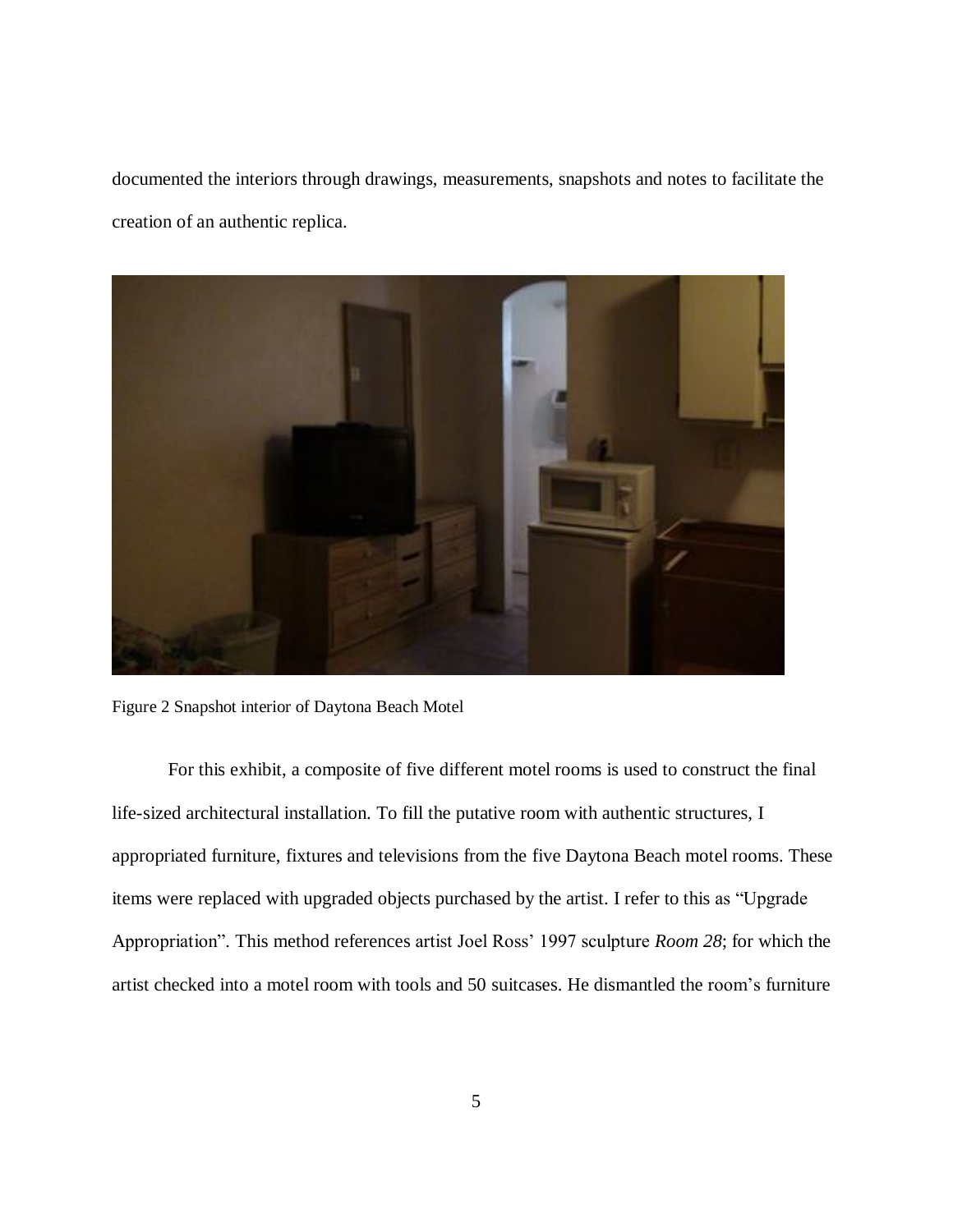and fixtures, filled the suitcases with the appropriated items, and later presented them as one sculpture (Deitsch, 2007).



Figure 3 Joel Ross, Room 28 mixed media, variable dimensions, 1997 (Ross)

<span id="page-11-0"></span>Sound recordings from "my" Daytona motels provide the evidence of human interaction within the rooms, hallways and parking lots. These recordings are voyeuristic; their subjects remain unaware and anonymous. The recordings are incorporated in the *Motel Room* installation as sound projections through hidden speakers. Because of these sounds, the listener witnesses several types of human interactions. They run the gamut from a man in an upstairs room disabling the beeping smoke alarm (because his methamphetamine-cooking equipment is on fire) to children pulling their dog into the neighboring room before the motel management is alerted.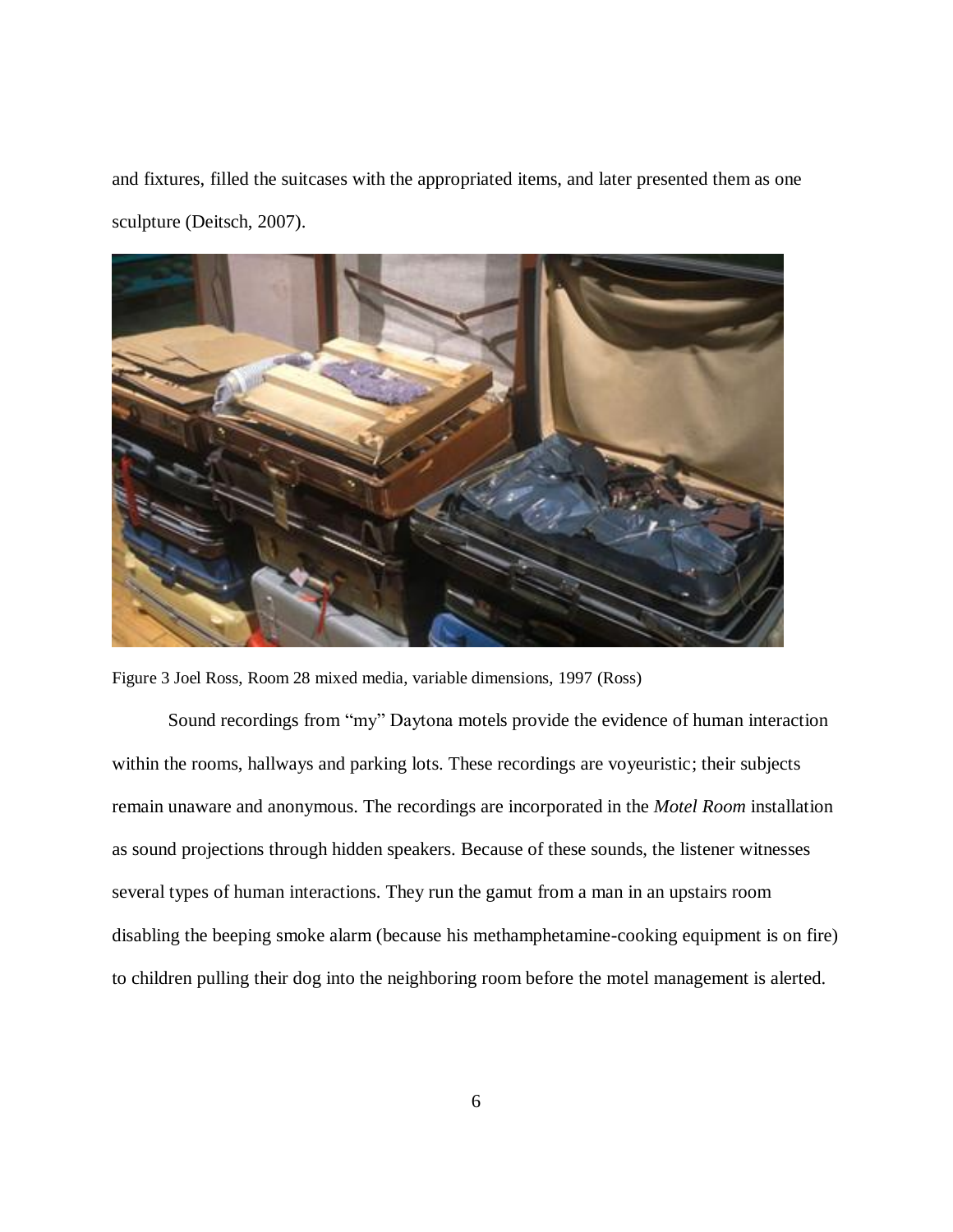#### Interaction and Participation

Before the "Transient Motel" exhibition, *Motel Room* has been disassembled and reconstructed at various offsite locations. Changing locations led to variations in the room's structure and furniture selections. The transient characteristics of the *Motel Room* vary with each destination. As the set travels, the piece also becomes collaborative space for the artist and choreographers, performance artists, sound artists and the visiting public. The interactions in each location are documented with videos and still photographs. The idea of employing a complicated movable installation as a participatory art object echoes early work by Pepon Osorio (Osorio, 2012).

<span id="page-12-0"></span>

Figure 4 Economy Motel, Multimedia Collaboration with choreographer Rachael Leonard and videographer at Atlantic Center for the Arts, Florida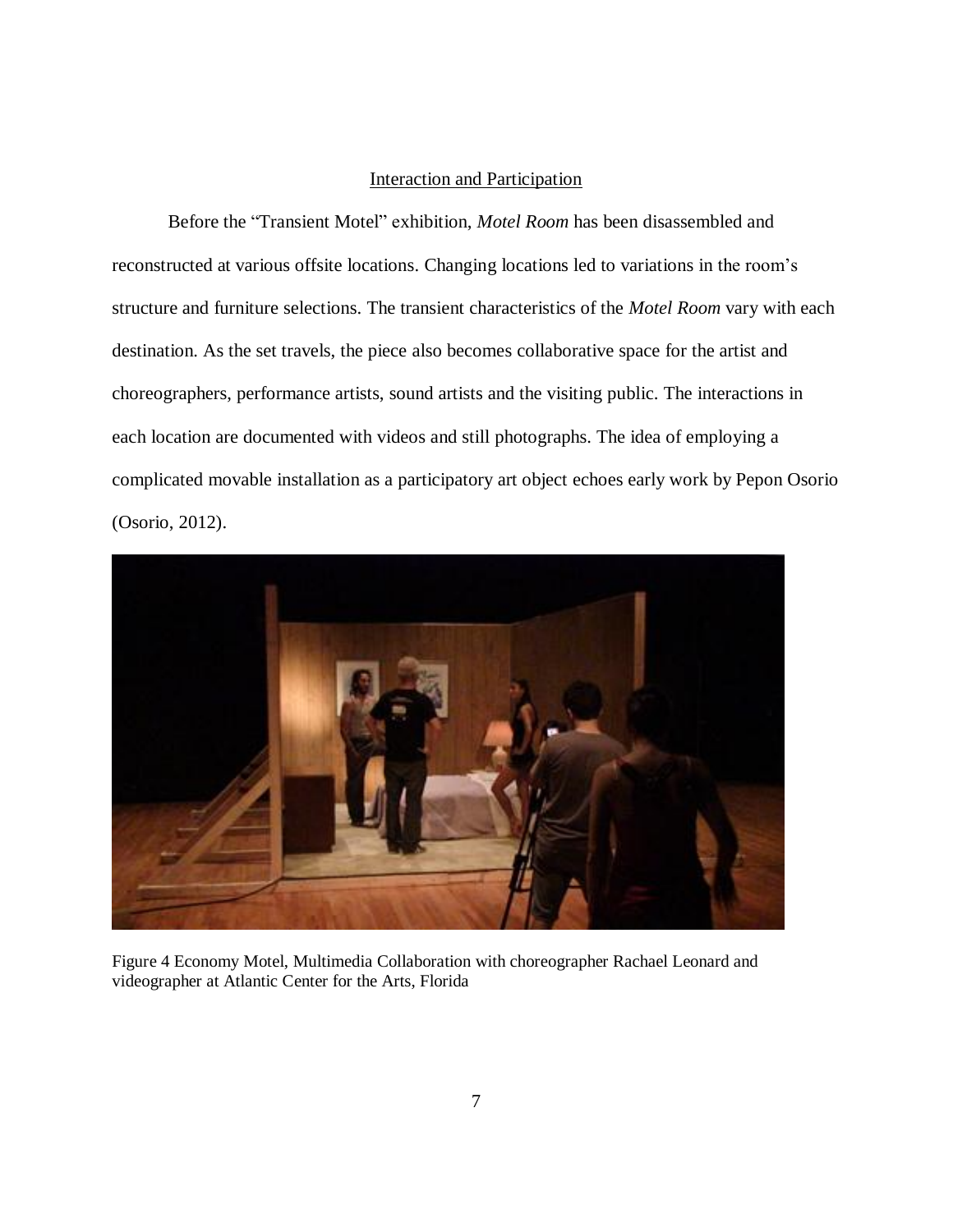

<span id="page-13-1"></span><span id="page-13-0"></span>Figure 5 Projection still from video collaboration with choreographer Rachael Leonard and videographer Greg Cole at Atlantic Center for the Arts, Florida

#### **Materials**

*Motel Room* is constructed with two-by-four pine wood supports, bolts, screws, luan plywood, imbedded speakers, tile, discarded sink-with-vanity, discarded carpet, and unused latex paint. The total dimensions of the movable installation are 132"Wx156"Lx100"H. The installation is constructed and disassembled using hand tools and power tools, and it travels in a fourteen-footlong moving truck.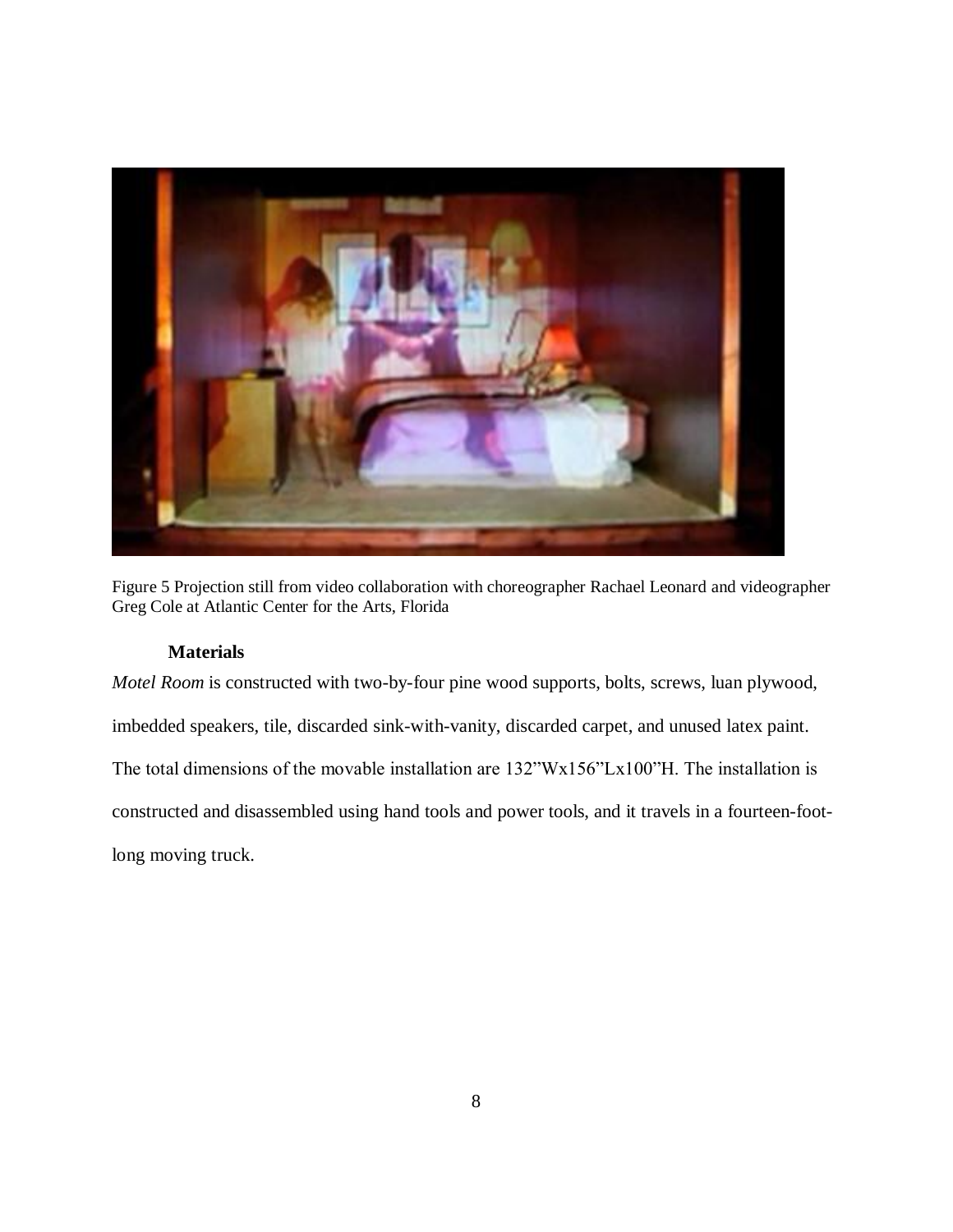

Figure 6 Motel reconstruction in progress

<span id="page-14-0"></span>My "Upgrade-appropriated" furniture and fixtures are presented as readymade art objects (Tomkins, 1966). These "Upgrade-appropriated" items include a bed, bed frame, dresser, vanity light, lamps, toilet, carpet, jars, funnels, PVC chairs, pillows, bedspread, side table and Gideon's Bible.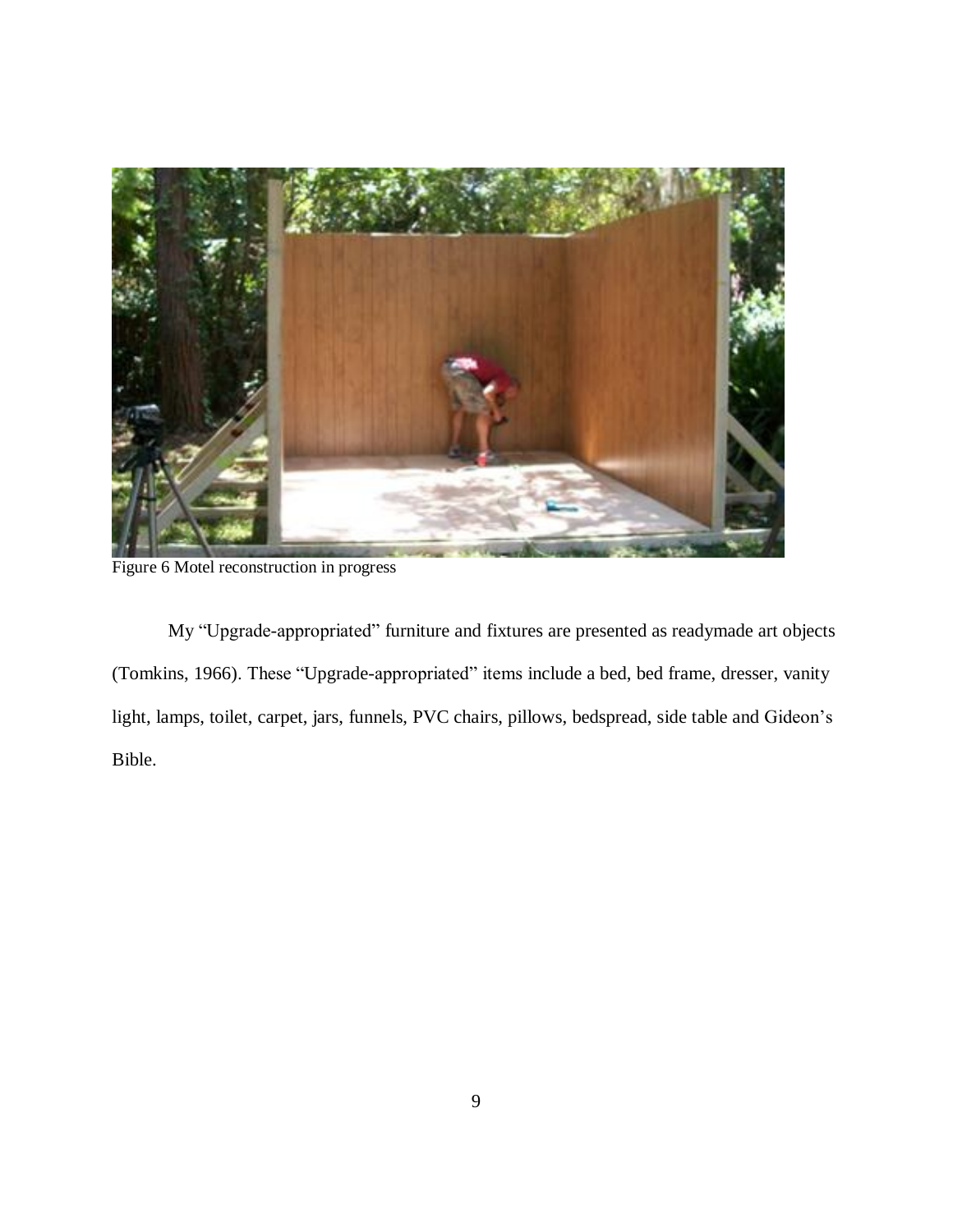

Figure 7 Bryce Hammond, "Upgrade appropriated" Dresser, Television, Dresser Back, Wallpaper, variable dimensions, 2012

#### <span id="page-15-2"></span><span id="page-15-1"></span><span id="page-15-0"></span>**Translation**

#### **Methods**

The *Translation* segment of the exhibition is made up of three, square-formatted paintings that depict the exterior of a Daytona Beach motel. A builder's plumb line is used to delineate the motel room replica.

The paintings are installed as a triptych with five-inch horizontal gaps between them. The painting on the left depicts the exterior of a small motel, utilizing white latex paint with textural variations. Each reassembled replica of a motel room coalesces through chalk architectural guidelines in vertical, horizontal and diagonal orientations. The center painting is presented in de-saturated colors as a simple architectural elevation. The form of each incarnation of the replicated motel room emerges through the use of architectural chalk guidelines that have been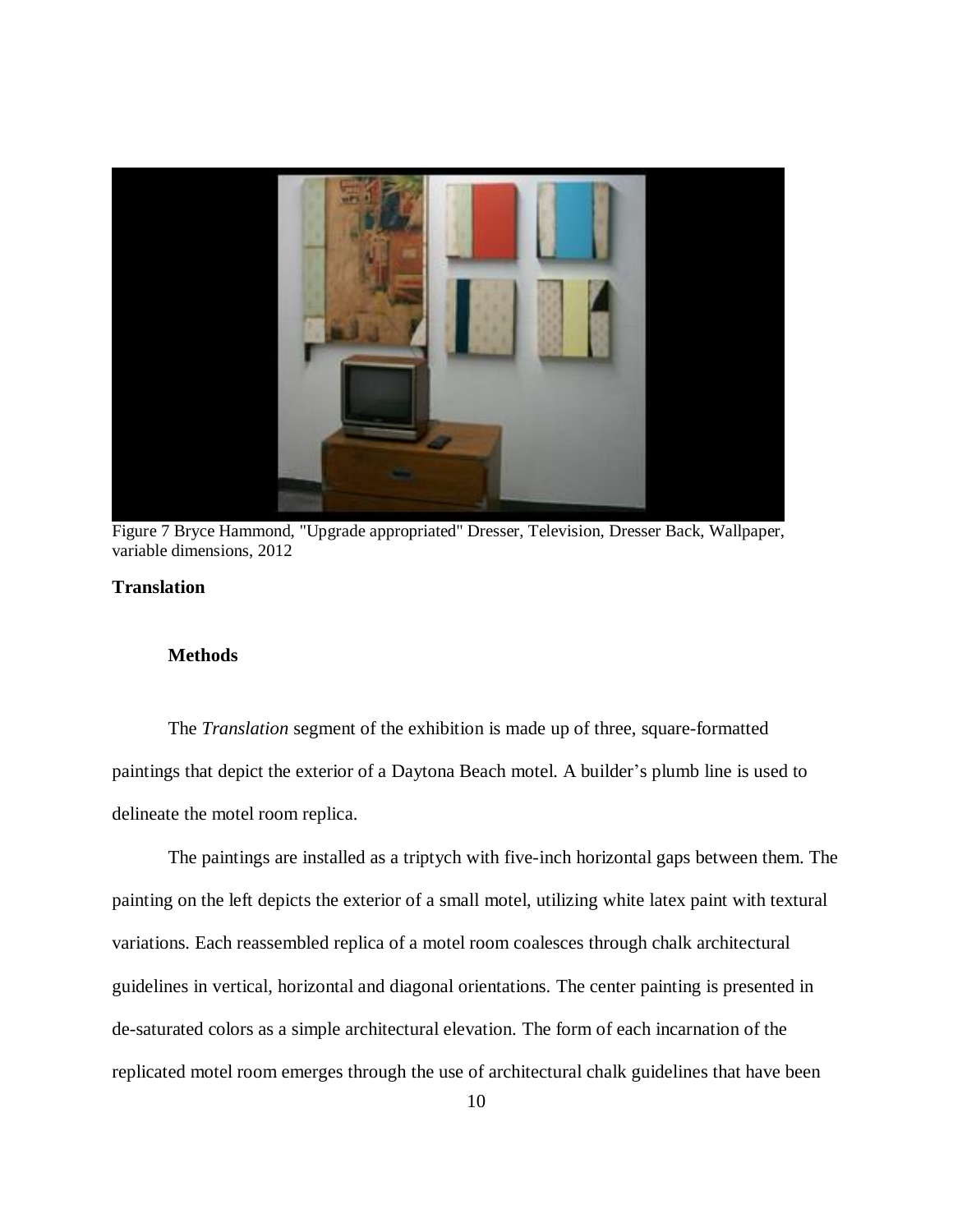partially erased, which reveals a more articulated view of the extracted room. The painting on the right uses the same subject matter as the other two panels, but the chalk guidelines have been erased further to distinguish each *Motel Room* installation.

Because the three panels are the same size, but characterized by similar subject matter (i.e. the motel with emerging room), they are read as a triptych. Gestalt psychology posits that the sum of the parts equals the whole if identical parts are separated by consistent spacing. Gestalt psychology guarantees that the panels communicate as a single (hopefully reverential) art object (Tuck, 2010).

Furthermore, my paintings serve as a map key for decoding the reconstituted motel room replica. The shapes in the paintings' interiors match the *Motel Room* installation's contours. Therefore the structure of the architectural space links with the paintings through semiotics; the motel room contours become a symbol that is conveyed by the chalk lines in the paintings. The recurring symbols of the motel room installation unify the "Transient Motel" exhibition (Sonesson, 1989).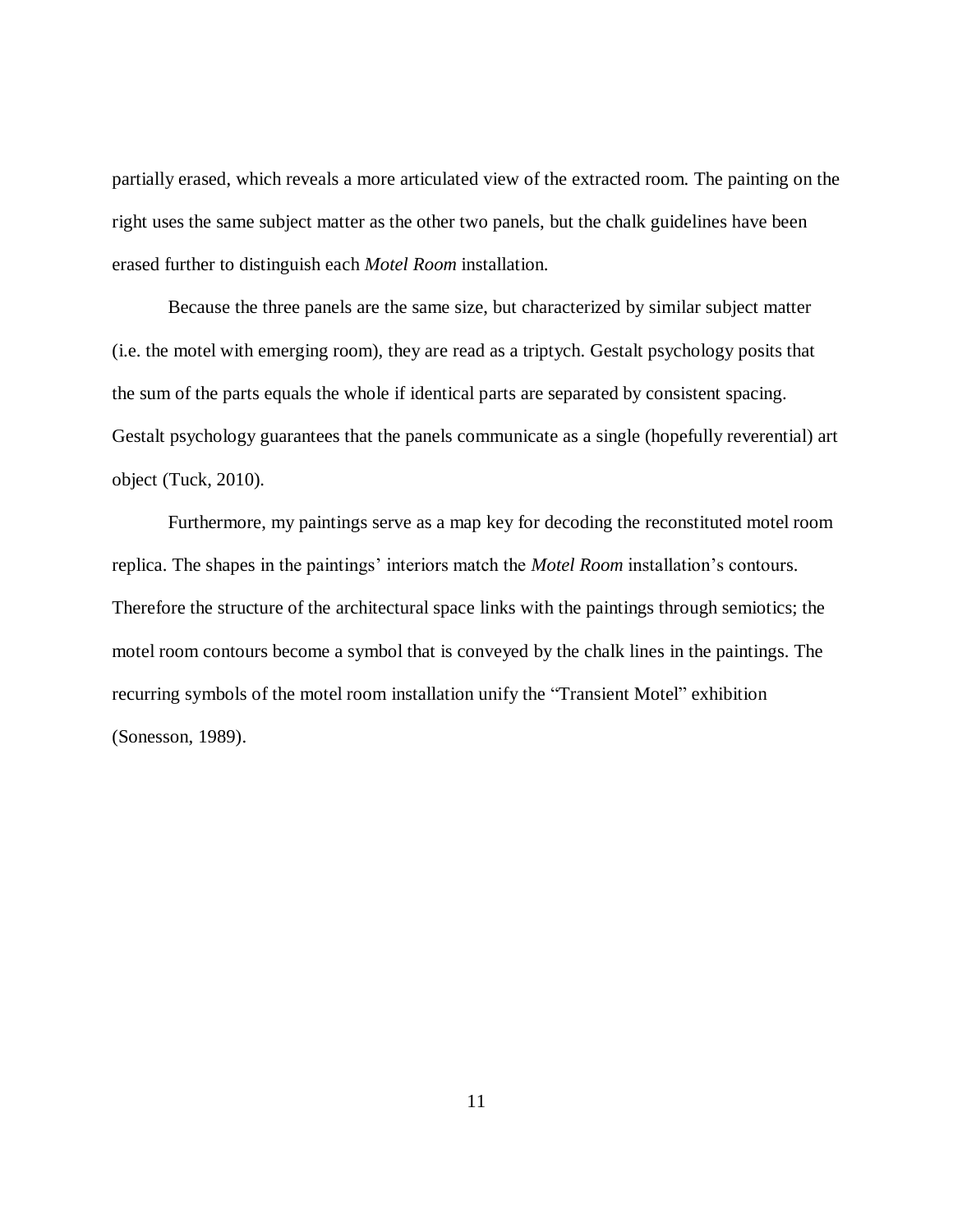

Figure 8 Bryce Hammond, Motel Room Extraction, discarded latex and acrylic on board, 24"X70", 2013 **Materials**

<span id="page-17-1"></span><span id="page-17-0"></span>The individual *Translation* paintings are 24"X24" and are constructed with two-and-onehalf-inch deep pine framing with luan underlayment plywood as the support surface. Discarded latex paint and construction chalk from a carpenter's plumb line comprise the materials used to create the paintings. Rather than using conventional art supply paints, such as acrylic and oil, I chose to use mediums that are more consistent with constructing and painting motels.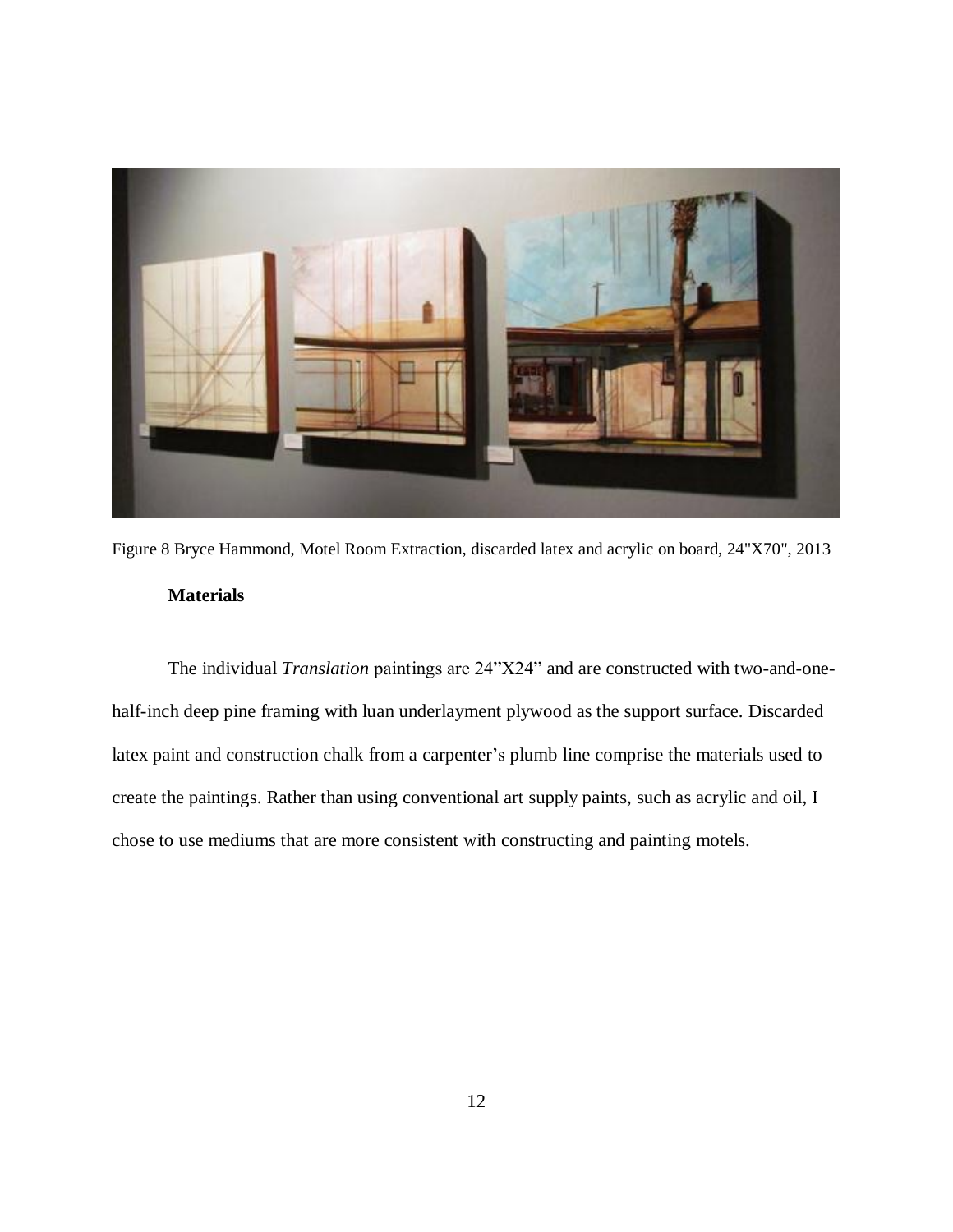#### **CHAPTER THREE: CONCLUSION**

<span id="page-18-0"></span>Turning the plight of the transient motel population into a work of art is the purpose of this exhibition. The related artistic expressions are designed and executed to inform the public of life patterns in specific locations. The subject matter of Daytona Beach family-owned motels is infused with the history of those who have inhabited their rooms from an earlier era when these motels were thriving to the present day when they suffer dilapidation and criminal activity.

My *Motel Room* installation encourages participation by the public, with the hope of providing an uneasily interactive glimpse into the transient life of the economically disadvantaged.

My *Translation* paintings provide a reverent, aesthetically pleasing composition depicting the exterior of a Daytona Beach Motel. The architecture of the *Motel Room* installation is translated into geometrical shapes, which symbolically represent the *Transient Motel* exhibition.

The family owned motels that have not come under scrutiny within the exhibition are those that rent rooms only on a nightly basis. The motels chosen for "Transient Motel" continue to rent rooms on a weekly and monthly basis.

As a result of my research for this thesis, I am currently serving as a consultant to Dave Castinacci at the Daytona Beach Chamber of Commerce. I am asked to report in detail which motels are safe, clean and can be endorsed by the City of Daytona Beach to encourage tourism. This information is also provided to travel resources including Trip Advisor. I have also been invited to attend city zoning meetings as an investigational consultant. Serving as a consultant has been a rewarding outcome of creating the "Transient Motel", because I grew up in Daytona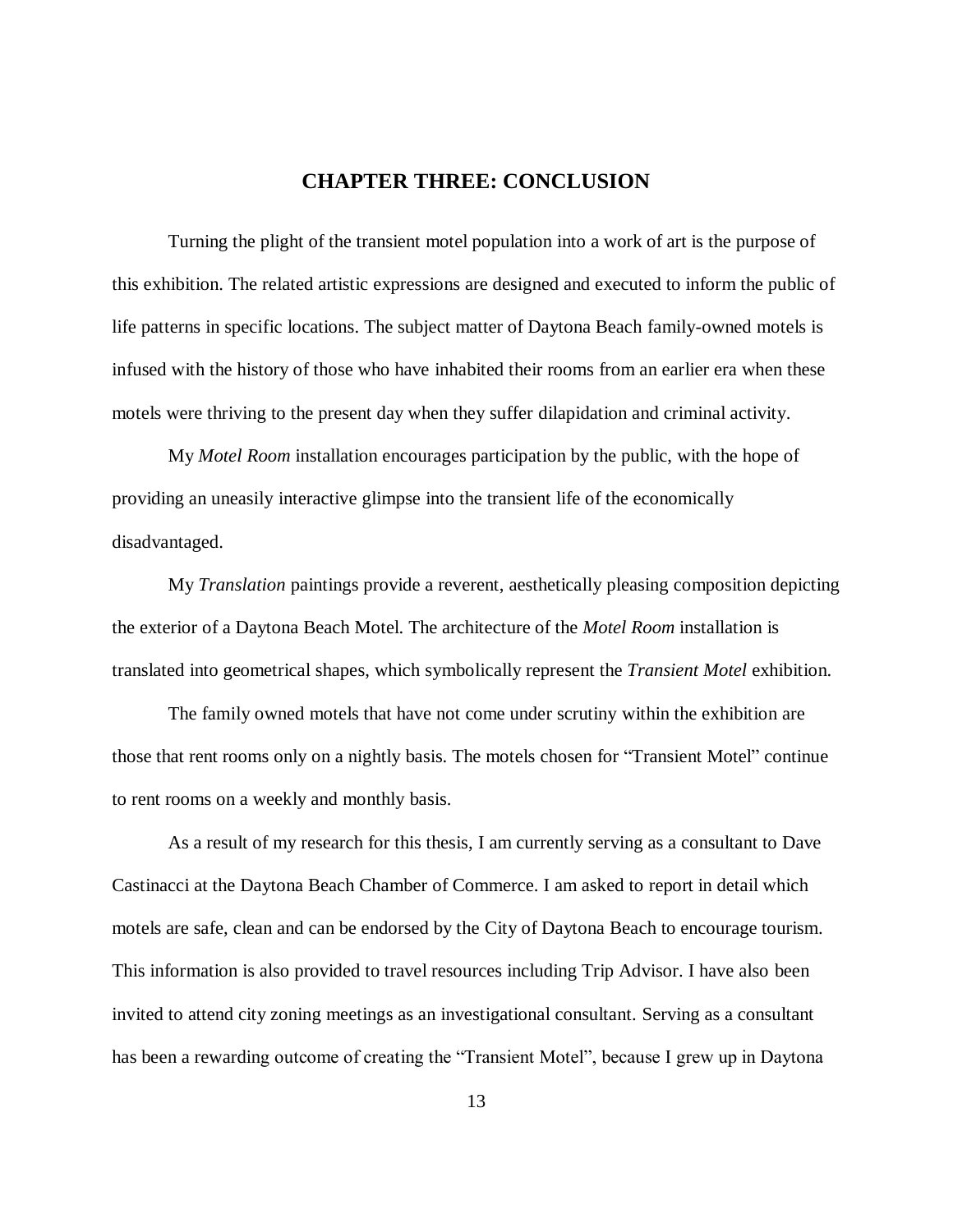Beach adjacent to the motels from my study. Growing up in this nearby community served as a primary motivation to begin my research methodology.

Social impact within my art works does not manifest itself exclusively through presentation for social awareness. Due to my first hand research and recordings, I was able to testify on behalf of a child that was living with her mother in a motel room that doubled as a methamphetamine lab. This child had been severely scarred physically from exposure to the chemicals. The child has been relocated to a foster family outside the state, and will not be returned to her drug addicted, abusive mother.